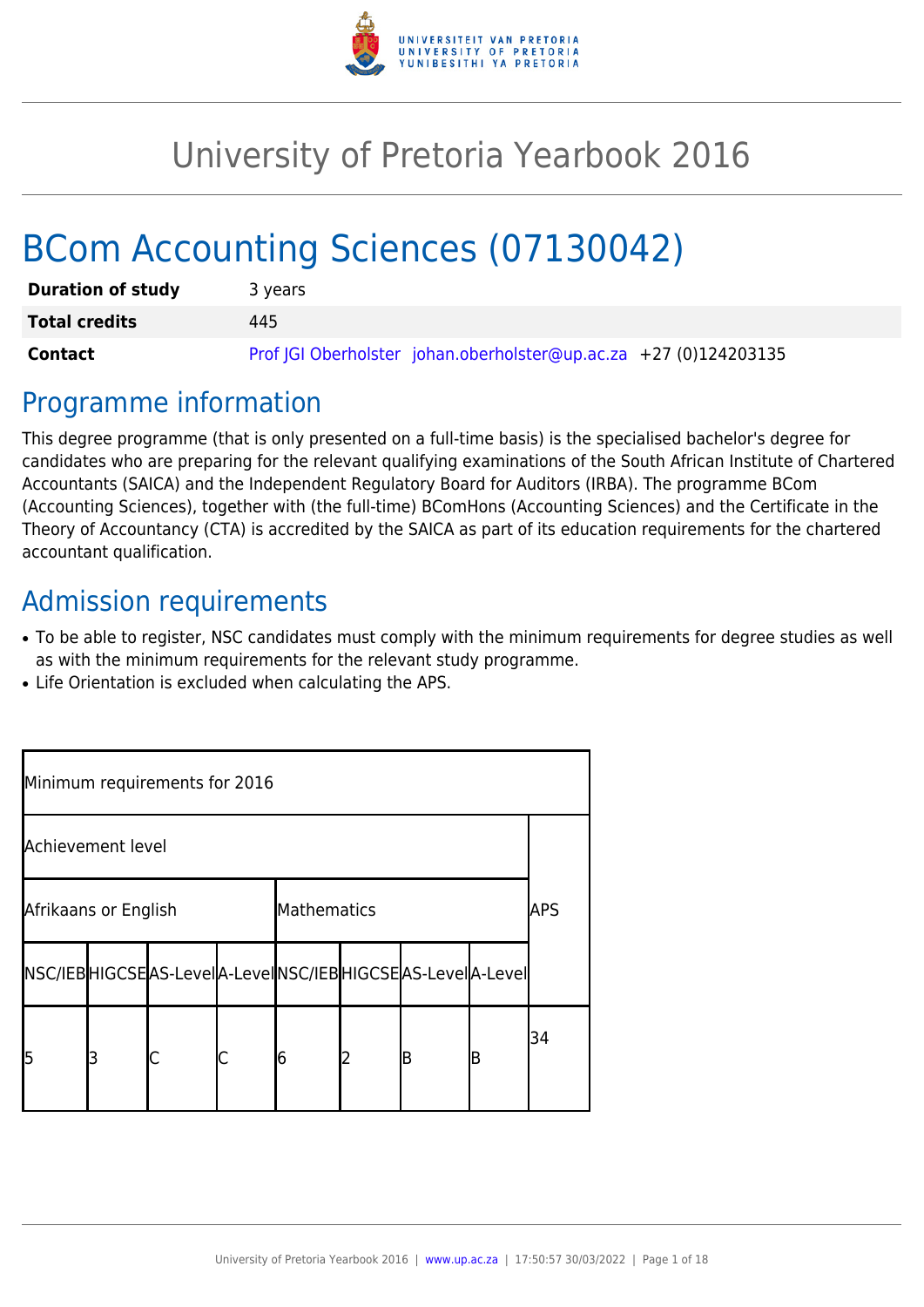

# Additional requirements

- a. General Regulations G.1 to G.15 (with the exception of Regulation G.11.2(c)) apply to a bachelor's degree.
- b. A student may not take more than the prescribed number of modules per semester unless the Dean decides otherwise.
- c. A student may take a module not listed as an elective module only if the prior approval of the Dean has been obtained.
- d. A student who is in possession of a bachelor's degree may not present any modules passed for that degree for another field of specialisation or degree in this Faculty. (See General Regulations G.8 and G.9)
- e. A module passed at 300-level shall only be recognised for degree purposes if the corresponding prescribed module(s) at 200-level has/have been passed, unless the Dean decides otherwise, with the proviso that the following modules which are offered at 300-level only, are also considered "major subjects": Labour law 311 (ABR 311), Labour relations 320 (ABV 320) and International business management 359 and 369 (OBS 359 and 369); only two 14-week modules, or the equivalent thereof, that are not preceded by the 100- and 200 level modules, may be taken for degree purposes. In other words, at least four 14-week modules must be taken at 300-level that are preceded by the 100- and 200-level, except for modules offered on 200- and 300 level only.
- f. A module already passed may only be repeated with the approval of the Dean.
- g. A module passed may not be taken into account for more than one degree or field of specialisation.
- h. It remains the student's responsibility to ascertain, prior to registration, whether all the modules he/she intends taking can be accommodated in the class, test and examination timetables.
- i. The Faculty of Economic and Management Sciences supports an outcomes-based education system and places a high premium on the development of specific academic competences. Class attendance in all modules and for the full duration of all programmes is therefore compulsory for all students.
- j. The Dean has the right of authorisation regarding matters not provided for in the General Regulations or the Faculty Regulations.

# Other programme-specific information

- 1. The specialisation modules on first to third year for the degree BCom (Accounting Sciences), may only be taken by students who are selected for this degree.
- 2. A student who failed FRK 100 must repeat FRK 100 and is not allowed to register for FRK 101. A student who failed FRK 101 may only repeat FRK 101 if his/her final mark for this module was below 35%. If his/her final mark for FRK 101 was 35% or higher, the student must register for FRK 100.
- 3. Note: If second-year modules clash with FRK 101 periods, students are advised not to register for those modules as class attendance for FRK 101 is compulsory.
- 4. Students are strongly advised to take KOB 183 in the third quarter of their second year as prescribed only and not in their first year. KOB 183 presupposes a basic knowledge of second year Accounting, Auditing, Financial management and Taxation and first-year students have not been exposed to all four these subjects.

**Please note:** See the alphabetical list of modules for the prerequisites for individual modules.

**Specialisation modules:** FRK 300, FBS 300, BEL 300 and ODT 300.

**"Major subject"**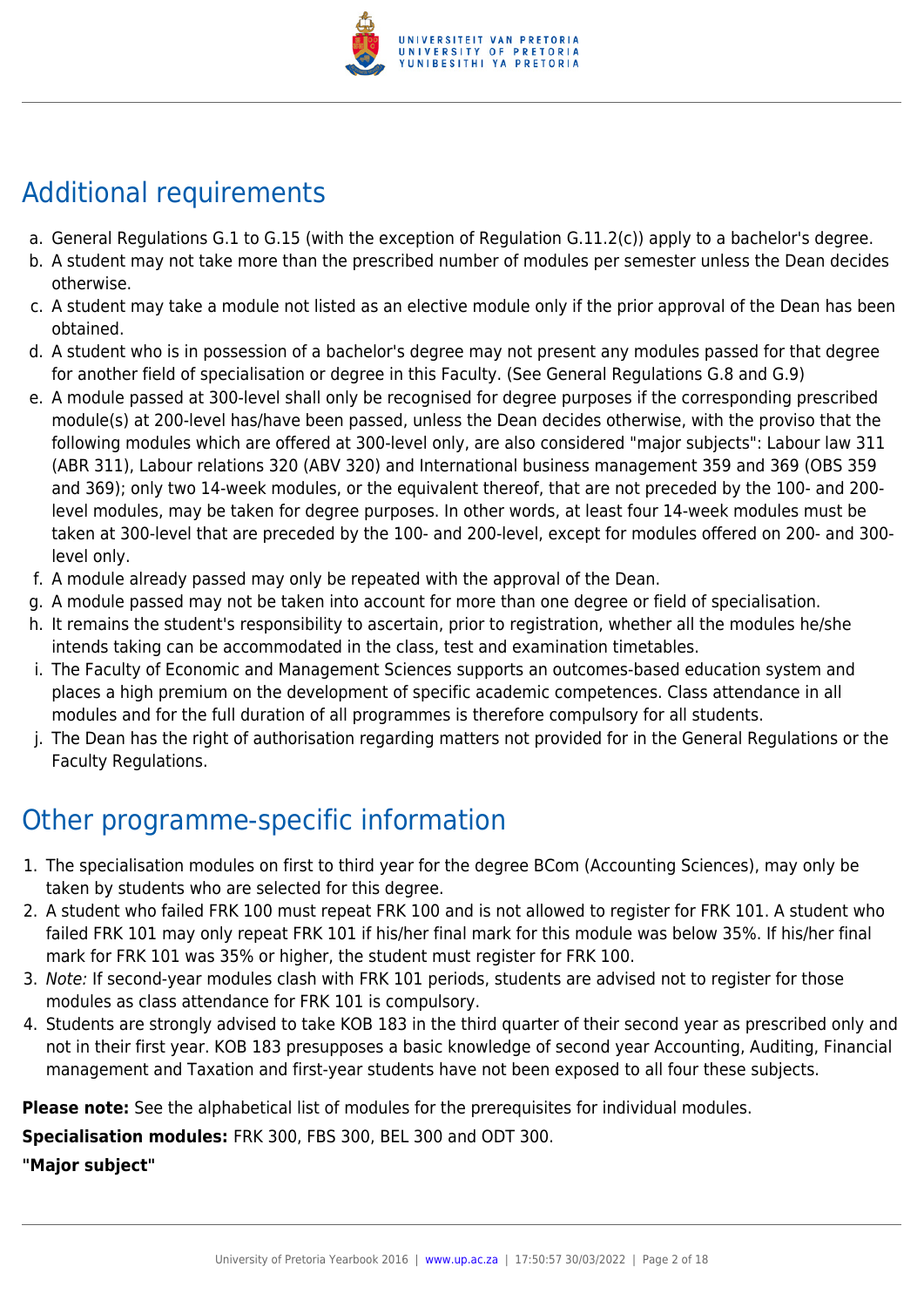

To be considered a "major subject" the equivalent of four 14-week modules, including two at 300-level, must be passed provided that:

- the following modules which are offered at 300-level only, are also considered "major subjects": Labour law 311 (ABR 311), Labour relations 320 (ABV 320), and International business management 359 and 369 (OBS 359 and 369);
- only two 14-week modules, or the equivalent thereof, that are not preceded by the 100- and 200-level modules, may be taken for degree purposes. In other words, at least four 14-week modules must be taken at 300-level that are preceded by the 100- and 200-level, except for modules offered on 200- and 300-level only.

A candidate who has

- a. passed the Grade 12 examination in Mathematics with at least 5 (60-69%) obtains admission to the module COS 110 in Computer Science; or has passed COS 153 or COS 131 or COS 132 and WTW 133, obtains admission to the module COS 110 in Computer Science;
- b. passed the Grade 12 examination in Mathematics with at least 4 (50-59%), will be admitted to WTW 134, WTW 115 and WTW 152 and with at least 5 (60-69%) to WTW 114, WTW 126, WTW 158 and WTW 161 in Mathematics, and to WST 111 in Mathematical statistics. (For the degree programme in Actuarial and Financial Mathematics, 80% in Mathematics is required.)
- c. obtained at least 5 (60-69%) in Mathematics in the Grade 12 examination, or at least 50% in both Statistics 113, 123 will be admitted to Statistics (STK 110 and STK 120);
- d. been admitted to the degree BCom (Accounting Sciences), will be admitted to Financial accounting 100 (FRK 100) ONLY on achieving a result in the compulsory accounting proficiency test written before lectures commence, that is acceptable. Candidates who did not take Grade 12 Accounting will be admitted to Financial accounting 101 (FRK 101) irrevocably. Accounting in Grade 12 is not a prerequisite for admission to any BCom degree programme;
- e. obtained at least 4 (50-59%) in Mathematics in the Grade 12 examination, or at least 60% in both Statistics 113 and 123 will be admitted to Informatics 112 and Economics 120, and at least 6 (70-79%) in Mathematics or 60% in both Statistics 113 and 123 will be admitted to EKN 113 and 123;
- f. obtained at least 5 (60-69%) in Mathematics or 4 (50-59%) in Mathematics, will be admitted to Informatics 154, 164 and 171.

**Note**: "Grade 12 examination" refers to the final National Senior Certificate (NSC) examination.

# Promotion to next study year

According to General Regulation G.3 students have to comply with certain requirements as set by the Faculty Board.

- a. A student must pass at least 4 core semester or 2 core year modules to be admitted to the subsequent year of study.
- b. If a student has passed less than the required minimum of 4 core semester or 2 core year modules, he/she will not be readmitted to the Faculty of Economic and Management Sciences. Such a student may apply in writing to the Faculty's Admissions Committee to be readmitted conditionally – with the proviso that the Admissions Committee may set further conditions with regards to the student's academic progress. The Faculty's Admissions Committee may deny a student's application for readmission.
- c. If a student has been readmitted conditionally, his/her academic progress will be monitored after the first semester examinations to determine whether he/she has complied with the requirements set by the Admissions Committee. If not, his/her studies will be suspended.
- d. A student whose studies have been suspended because of his/her poor academic performance has the right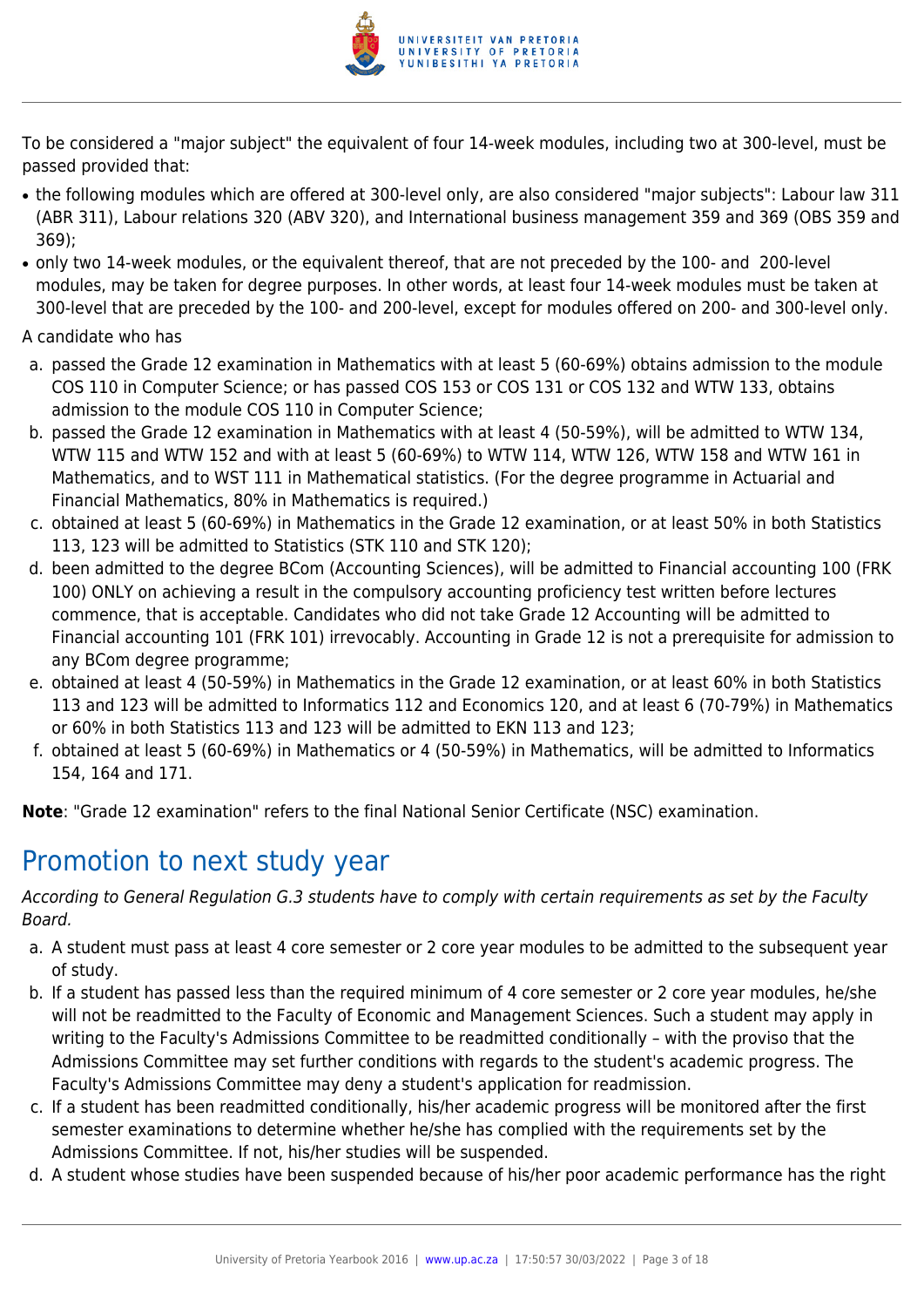

to appeal against the decision of the Faculty's Admissions Committee.

- e. A student may be refused promotion to a subsequent year of study if the prescribed tuition fees are not paid.
- f. A student may be refused admission to the examination, or promotion to a subsequent year of study or promotion in a module (if applicable) if he/ she fails to fulfil the attendance requirements. Class attendance in all modules and for the full duration of all programmes is compulsory for all students.

# Pass with distinction

- a. A degree may be awarded with distinction provided the candidate meets the following criteria:
- i. Completes the degree within three years;
- ii. Obtains a Cumulative Grade Point Average CGPA) of 75%;
- iii. Repeated passed modules will not be considered. The initial pass mark of module will be used when calculating the GPA.
- b. Transferees from other faculties and from other universities who still complete their bachelor degrees (including credits transferred and recognised from the degrees they registered for originally) within three years will be considered as exceptional cases by the Dean.
- c. The GPA will be not be rounded up to a whole number.
- d. Exceptional cases will be considered by the Dean.

# General information

#### **Minimum requirements for bachelor's degrees; semester and year modules; new regulations**

- 1. Students who commenced their studies before 2015 must complete the programme in terms of the curriculum of the year in which they commenced their studies, or in terms of the curriculum of the year in which they switched to their current field of specialisation. Students who prefer to do so may, however, apply to change over to the latest curriculum, but then they should comply with all the requirements thereof and they may not revert to the regulations of an earlier year.
- 2. Students who are registering for a degree programme for the first time in 2015 must take the modules indicated under the particular field of specialisation.

**Please note**: Only two 14-week modules, or the equivalent thereof, that are not preceded by the 100- and 200 level modules, may be taken for degree purposes. In other words, at least four 14-week modules must be taken at 300-level that are preceded by the 100- and 200-level, except for modules offered on 200- and 300-level only. It is thus the responsibility of students to ensure before registration, that their curricula comply with all the requirements of the applicable regulations.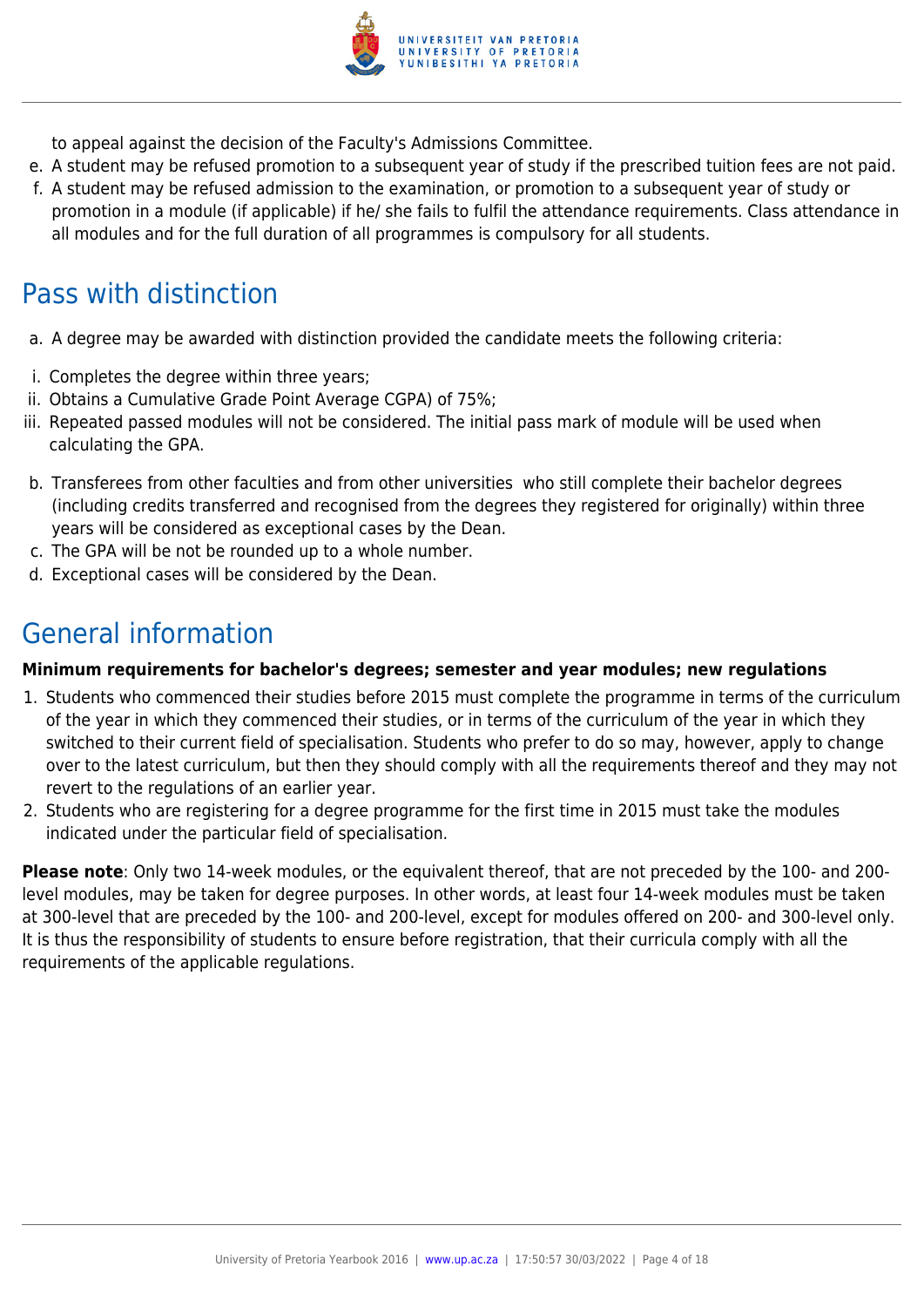

# Curriculum: Year 1

**Minimum credits: 119**

# **Fundamental modules**

#### **Academic information management 101 (AIM 101)**

| <b>Module credits</b>         | 6.00                                                                                                                                                                                                                                                                                                                                                     |
|-------------------------------|----------------------------------------------------------------------------------------------------------------------------------------------------------------------------------------------------------------------------------------------------------------------------------------------------------------------------------------------------------|
| Service modules               | Faculty of Engineering, Built Environment and Information Technology<br><b>Faculty of Education</b><br>Faculty of Economic and Management Sciences<br><b>Faculty of Humanities</b><br>Faculty of Law<br><b>Faculty of Health Sciences</b><br>Faculty of Natural and Agricultural Sciences<br>Faculty of Theology<br><b>Faculty of Veterinary Science</b> |
| <b>Prerequisites</b>          | No prerequisites.                                                                                                                                                                                                                                                                                                                                        |
| <b>Contact time</b>           | 2 lectures per week                                                                                                                                                                                                                                                                                                                                      |
| Language of tuition           | Both Afr and Eng                                                                                                                                                                                                                                                                                                                                         |
| <b>Academic organisation</b>  | <b>Information Science</b>                                                                                                                                                                                                                                                                                                                               |
| <b>Period of presentation</b> | Semester 1                                                                                                                                                                                                                                                                                                                                               |

#### **Module content**

Find, evaluate, process, manage and present information resources for academic purposes using appropriate technology. Apply effective search strategies in different technological environments. Demonstrate the ethical and fair use of information resources. Integrate 21st-century communications into the management of academic information.

### **Academic literacy for Economic and Management Sciences 124 (ALL 124)**

| <b>Module credits</b>         | 6.00                                        |
|-------------------------------|---------------------------------------------|
| <b>Service modules</b>        | Faculty of Economic and Management Sciences |
| <b>Prerequisites</b>          | No prerequisites.                           |
| <b>Contact time</b>           | 2 lectures per week                         |
| <b>Language of tuition</b>    | English                                     |
| <b>Academic organisation</b>  | Unit for Academic Literacy                  |
| <b>Period of presentation</b> | Semester 1 and Semester 2                   |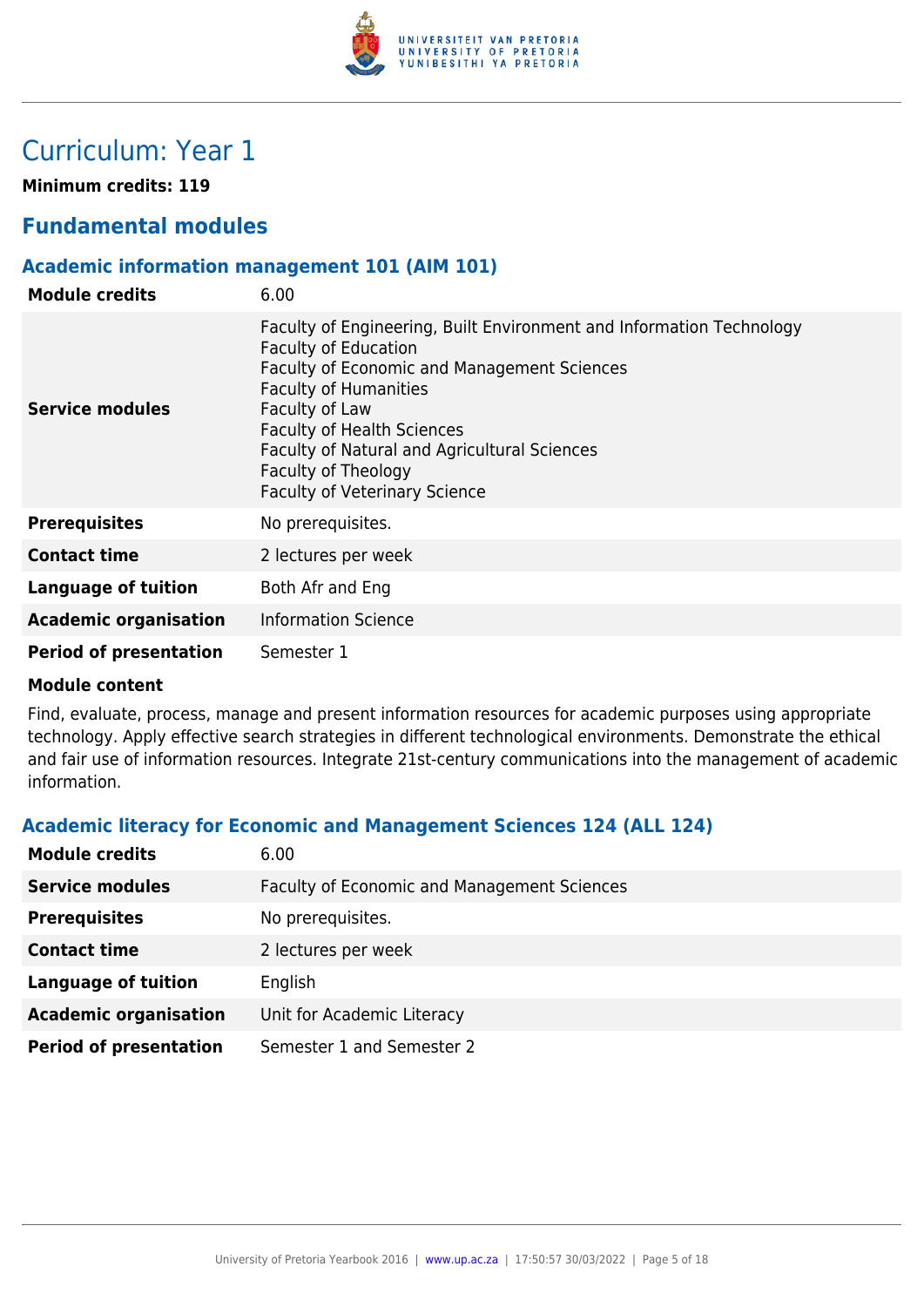

This module intends to equip students with the competence in reading and writing required in the four high impact modules: Business Management, Financial Accounting, Statistics and Economics. Students will also be equipped to interpret and draw figures and graphs and to do computations and manage relevant formulas. During Semester 1 students engage with the online computer program MyFoundationsLab individually in a flexible learning environment, and during Semester 2 they attend the scheduled contact sessions and do the coursework. This module is offered by the Faculty of Humanities.

#### **Academic orientation 107 (UPO 107)**

| <b>Module credits</b>         | 0.00                     |
|-------------------------------|--------------------------|
| Language of tuition           | Double Medium            |
| <b>Academic organisation</b>  | <b>EMS Dean's Office</b> |
| <b>Period of presentation</b> | Year                     |

## **Core modules**

#### **Economics 110 (EKN 110)**

| <b>Module credits</b>         | 10.00                                                                                                                                                                                      |
|-------------------------------|--------------------------------------------------------------------------------------------------------------------------------------------------------------------------------------------|
| <b>Service modules</b>        | Faculty of Engineering, Built Environment and Information Technology<br><b>Faculty of Education</b><br><b>Faculty of Humanities</b><br><b>Faculty of Natural and Agricultural Sciences</b> |
| <b>Prerequisites</b>          | No prerequisites.                                                                                                                                                                          |
| <b>Contact time</b>           | 2 lectures per week, 1 discussion class per week                                                                                                                                           |
| <b>Language of tuition</b>    | Both Afr and Eng                                                                                                                                                                           |
| <b>Academic organisation</b>  | Economics                                                                                                                                                                                  |
| <b>Period of presentation</b> | Semester 1                                                                                                                                                                                 |

#### **Module content**

This module deals with the core principles of economics. A distinction between macroeconomics and microeconomics is made. A discussion of the market system and circular flow of goods, services and money is followed by a section dealing with microeconomic principles, including demand and supply analysis, consumer behaviour and utility maximisation, production and the costs thereof, and the different market models and firm behaviour. Labour market institutions and issues, wage determination, as well as income inequality and poverty are also addressed. A section of money, banking, interest rates and monetary policy concludes the course.

#### **Economics 120 (EKN 120)**

```
Module credits 10.00
```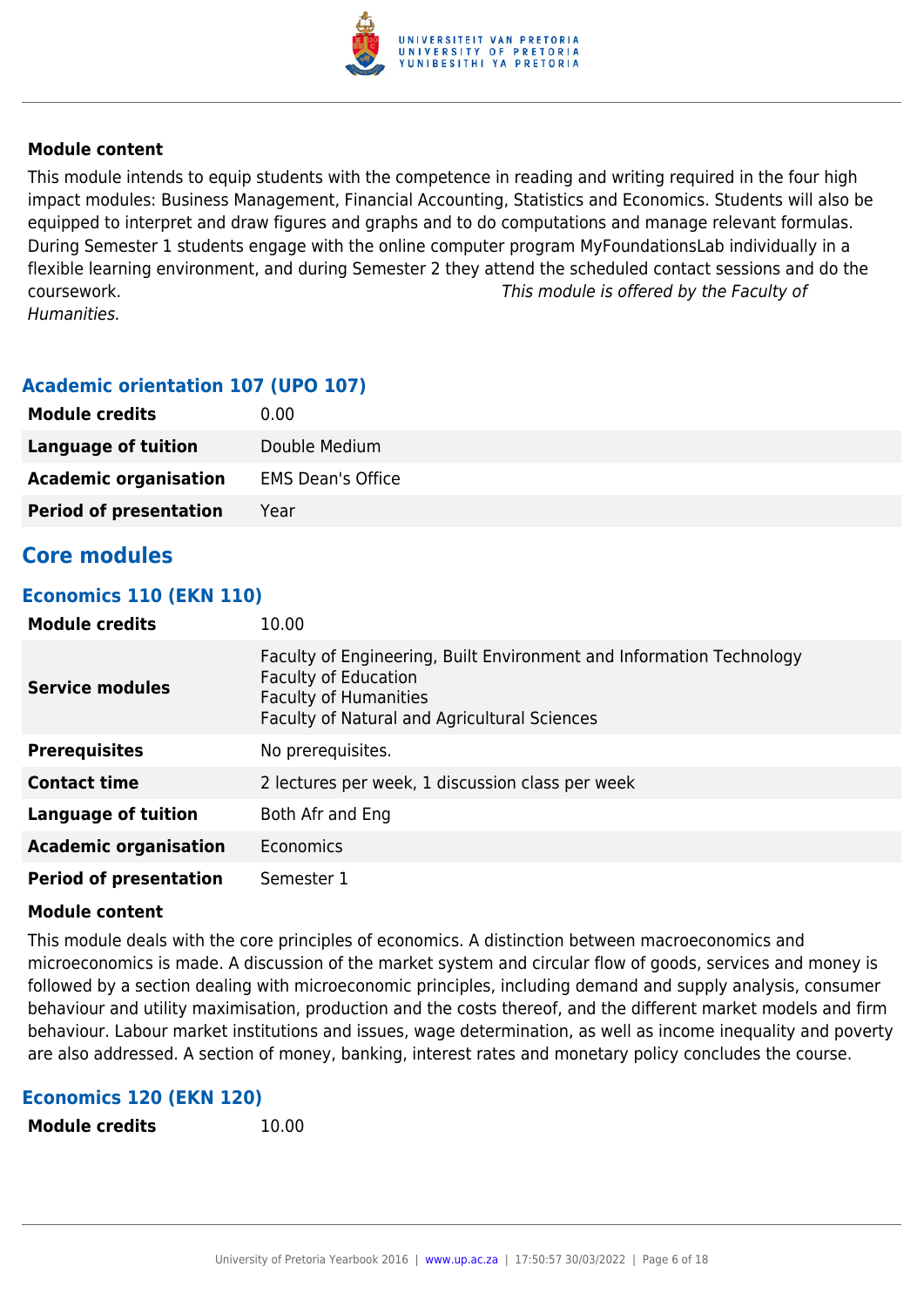

| <b>Service modules</b>        | Faculty of Engineering, Built Environment and Information Technology<br><b>Faculty of Education</b><br><b>Faculty of Humanities</b><br>Faculty of Natural and Agricultural Sciences |
|-------------------------------|-------------------------------------------------------------------------------------------------------------------------------------------------------------------------------------|
| <b>Prerequisites</b>          | EKN 110 GS or EKN 113 GS and at least 4 (50-59%) in Mathematics in the Grade<br>12 examination or 60% in STK 113 and concurrently registered for STK 123                            |
| <b>Contact time</b>           | 2 lectures per week, 1 discussion class per week                                                                                                                                    |
| <b>Language of tuition</b>    | Both Afr and Eng                                                                                                                                                                    |
| <b>Academic organisation</b>  | <b>Economics</b>                                                                                                                                                                    |
| <b>Period of presentation</b> | Semester 2                                                                                                                                                                          |

This module deals with the core principles of economics, especially macroeconomic measurement the private and public sectors of the South African economy receive attention, while basic macroeconomic relationships and the measurement of domestic output and national income are discussed. Aggregate demand and supply analysis stands core to this course which is also used to introduce students to the analysis of economic growth, unemployment and inflation. The microeconomics of government is addressed in a separate section, followed by a section on international economics, focusing on international trade, exchange rates and the balance of payments. The economics of developing countries and South Africa in the global economy conclude the course.

# **Financial accounting 101 (FRK 101)**

| <b>Module credits</b>         | 24.00               |
|-------------------------------|---------------------|
| <b>Prerequisites</b>          | Reg 1.2(d)          |
| <b>Contact time</b>           | 6 lectures per week |
| <b>Language of tuition</b>    | Both Afr and Eng    |
| <b>Academic organisation</b>  | Accounting          |
| <b>Period of presentation</b> | Year                |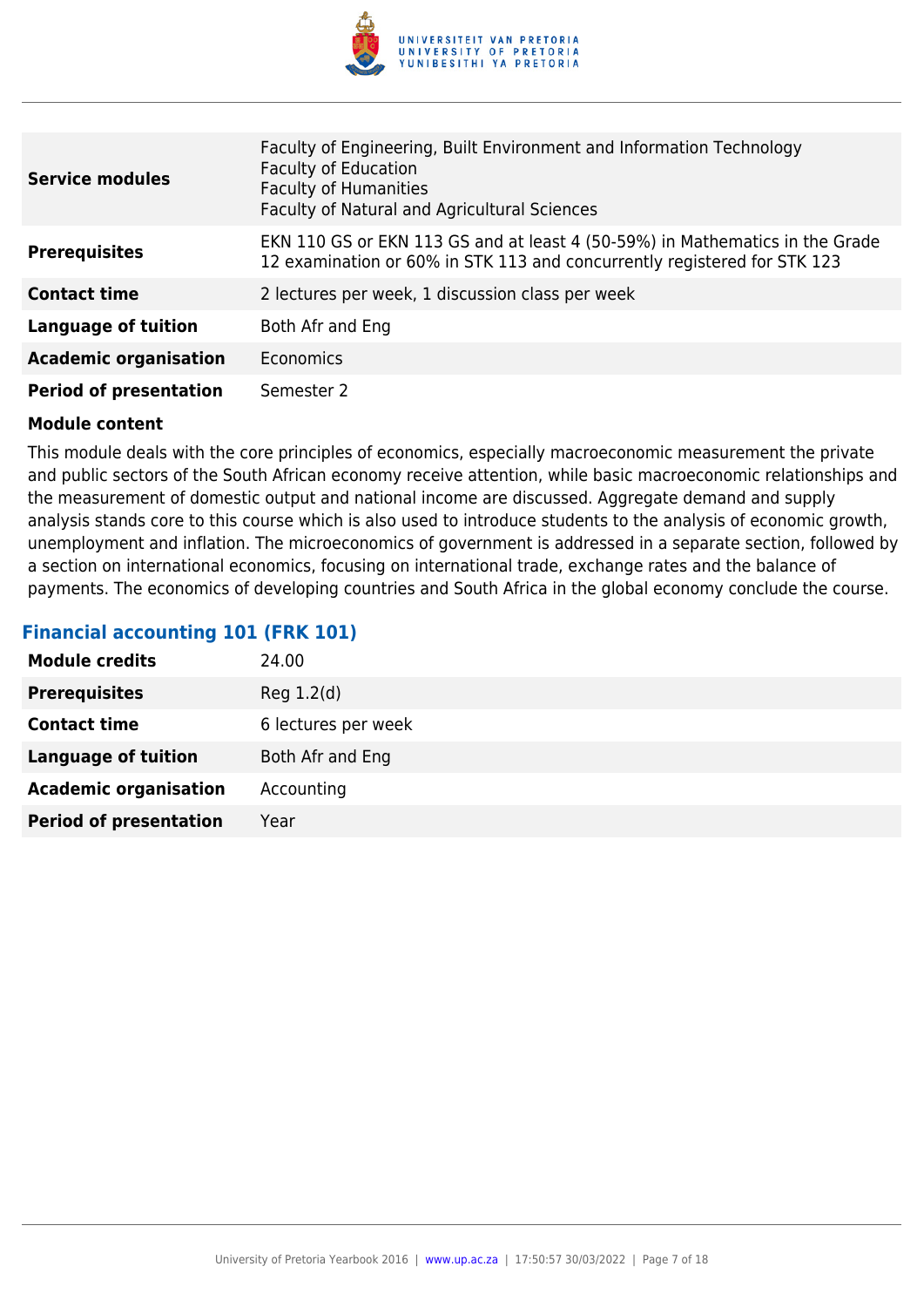

\*Only available for BCom (Accounting Sciences) students

\*Students who registered for FRK 101 in a previous academic year and did not pass the module, are only allowed to register for FRK 101 again if they achieved less than 35% for the module and may, with a mark below 35%, not register for FRK 100.

(This is a core module for BCom (Accounting Sciences) that forms part of the CA Programme. Modules are compiled and presented taking cognisance of the requirements of the SAICA syllabus.)

An introduction to the conceptual framework (theory of accounting); basic accounting equation; value added tax; discounts, revenue; accounting procedures from source documents via subsidiary journals to general ledger and trial balance; annual financial statements of a sole proprietorship; adjustments to financial statements; control accounts; departmental accounts; bank reconciliation statements; inventory; property, plant and equipment; cash and cash equivalents; investments; borrowings; interest calculations; insurance claims; entities without profit motive; branch accounting; permanent partnerships; partnership accounts; changes in partnerships; close corporations; companies; analysis and interpretation of financial statements using a cash flow statement; manufacturing entities; tracing and correction of errors; incomplete records.

A technical ability to apply the aforementioned knowledge to complex problems is essential.

# **Informatics 112 (INF 112)**

| <b>Module credits</b>         | 10.00                                                                                                                                                                          |
|-------------------------------|--------------------------------------------------------------------------------------------------------------------------------------------------------------------------------|
| <b>Service modules</b>        | Faculty of Engineering, Built Environment and Information Technology<br><b>Faculty of Education</b><br><b>Faculty of Natural and Agricultural Sciences</b>                     |
| <b>Prerequisites</b>          | Refer to Regulation 1.2(e): A candidate must have passed Mathematics with at<br>least 4 (50-59%) in the Grade 12 examination; or STK 113 60%, STK 123 60% or<br><b>STK 110</b> |
| <b>Contact time</b>           | 2 lectures per week                                                                                                                                                            |
| Language of tuition           | Both Afr and Eng                                                                                                                                                               |
| <b>Academic organisation</b>  | <b>Informatics</b>                                                                                                                                                             |
| <b>Period of presentation</b> | Semester 1                                                                                                                                                                     |

#### **Module content**

Introduction to information systems, information systems in organisations, hardware: input, processing, output, software: systems and application software, organisation of data and information, telecommunications and networks, the Internet and Intranet. Transaction processing systems, management information systems, decision support systems, information systems in business and society, systems analysis, systems design, implementation, maintenance and revision.

### **Commercial law 110 (KRG 110)**

| <b>Module credits</b>  | 10.00                                                                                                               |
|------------------------|---------------------------------------------------------------------------------------------------------------------|
| <b>Service modules</b> | Faculty of Engineering, Built Environment and Information Technology<br>Faculty of Economic and Management Sciences |
| <b>Prerequisites</b>   | No prerequisites.                                                                                                   |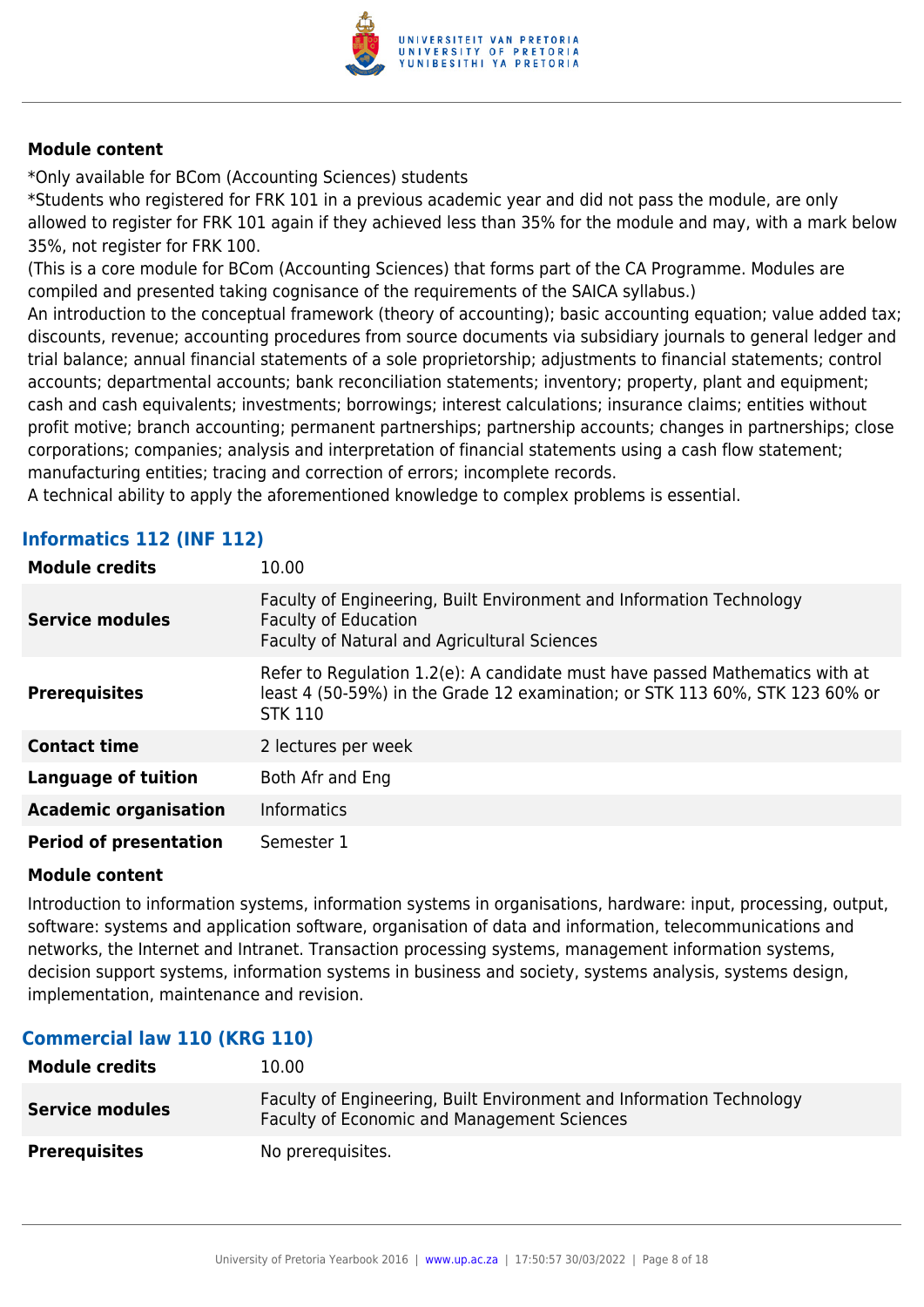

| <b>Contact time</b>           | 2 lectures per week, 1 tutorial per week |
|-------------------------------|------------------------------------------|
| Language of tuition           | Both Afr and Eng                         |
| <b>Academic organisation</b>  | Mercantile Law                           |
| <b>Period of presentation</b> | Semester 1                               |

General introduction.

General principles of the law of contract: introduction to the law of contract; consensus; contractual capacity; legality and physical possibility of performance; formalities; parties to the contract; conditions and related legal concepts; special terms and the interpretation of contracts; breach of contract and the termination of the contractual relationship.

### **Commercial law 120 (KRG 120)**

| <b>Module credits</b>         | 10.00                                                                                                               |
|-------------------------------|---------------------------------------------------------------------------------------------------------------------|
| <b>Service modules</b>        | Faculty of Engineering, Built Environment and Information Technology<br>Faculty of Economic and Management Sciences |
| <b>Prerequisites</b>          | Examination entrance to KRG 110                                                                                     |
| <b>Contact time</b>           | 1 tutorial per week, 2 lectures per week                                                                            |
| <b>Language of tuition</b>    | Both Afr and Eng                                                                                                    |
| <b>Academic organisation</b>  | Mercantile Law                                                                                                      |
| <b>Period of presentation</b> | Semester 2                                                                                                          |
|                               |                                                                                                                     |

**Module content**

Law of purchase and sale; law of lease; credit agreements; law of agency; law of security.

#### **Business management 114 (OBS 114)**

| <b>Module credits</b>         | 10.00                                                                                                                                                                                      |
|-------------------------------|--------------------------------------------------------------------------------------------------------------------------------------------------------------------------------------------|
| <b>Service modules</b>        | Faculty of Engineering, Built Environment and Information Technology<br><b>Faculty of Education</b><br><b>Faculty of Humanities</b><br><b>Faculty of Natural and Agricultural Sciences</b> |
| <b>Prerequisites</b>          | May not be included in the same curriculum as OBS 155                                                                                                                                      |
| <b>Contact time</b>           | 3 lectures per week                                                                                                                                                                        |
| Language of tuition           | Both Afr and Eng                                                                                                                                                                           |
| <b>Academic organisation</b>  | <b>Business Management</b>                                                                                                                                                                 |
| <b>Period of presentation</b> | Semester 1                                                                                                                                                                                 |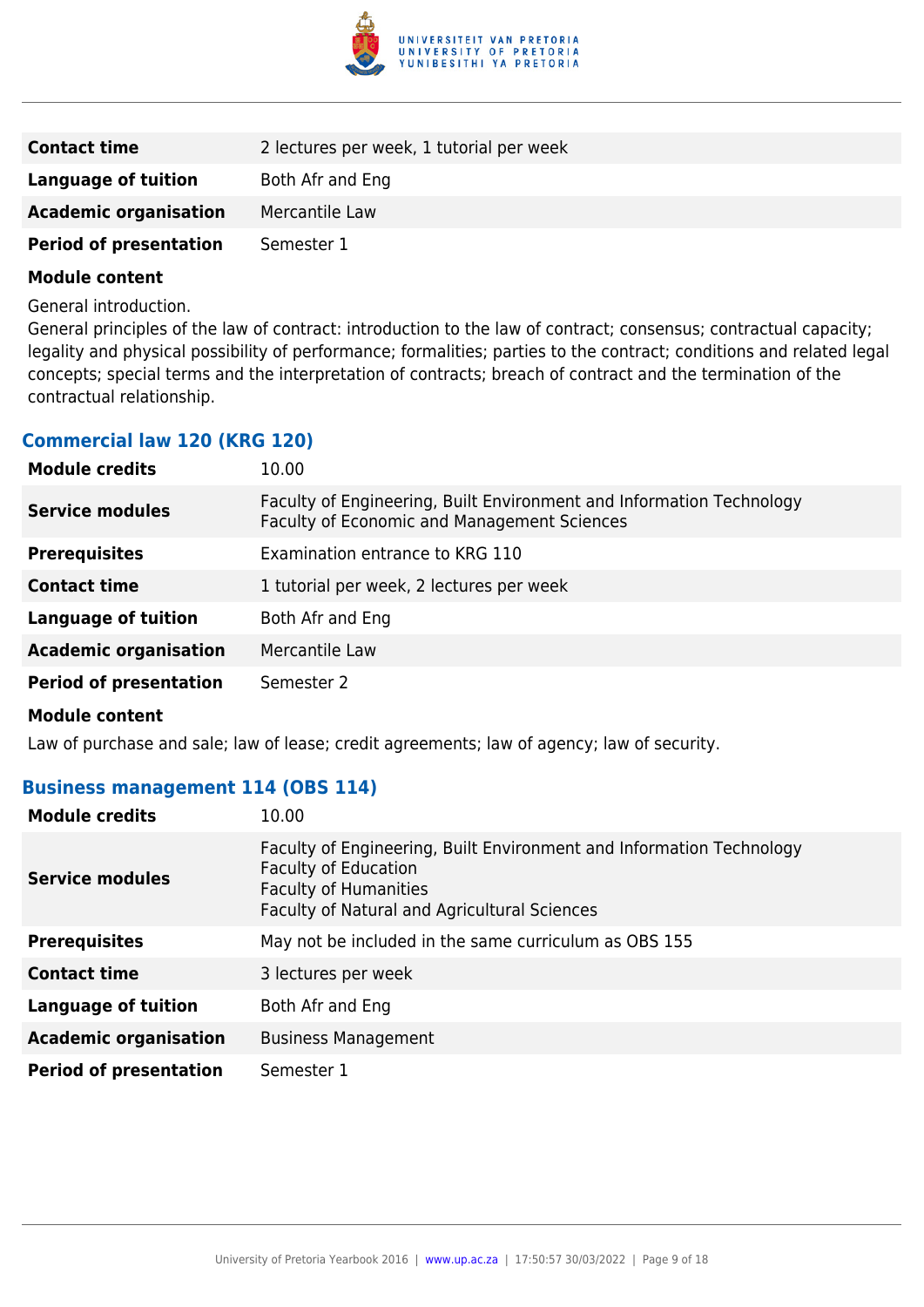

Introduction to business management as a science; the environment in which the enterprise operates; the field of business, the mission and goals of an enterprise; management and entrepreneurship. The choice of a form of enterprise; the choice of products and/or services; profit and cost planning for different sizes of operating units; the choice of location; the nature of production processes and the layout of the plant or operating unit. Introduction to and overview of general management, especially regarding the five management tasks: strategic management; contemporary developments and management issues; financial management; marketing and public relations. Introduction to and overview of the value chain model; management of the input; management of the purchasing function; management of the transformation process with specific reference to production and operations management; human resources management and information management; corporate governance and black economic empowerment (BEE).

# **Statistics 110 (STK 110)**

| <b>Module credits</b>         | 13.00                                                                                                                                                                                      |
|-------------------------------|--------------------------------------------------------------------------------------------------------------------------------------------------------------------------------------------|
| <b>Service modules</b>        | Faculty of Engineering, Built Environment and Information Technology<br><b>Faculty of Education</b><br><b>Faculty of Humanities</b><br><b>Faculty of Natural and Agricultural Sciences</b> |
| <b>Prerequisites</b>          | At least 5 (60-69%) in Mathematics in the Grade 12 examination. Candidates who<br>do not qualify for STK 110 must register for STK 113 and STK 123                                         |
| <b>Contact time</b>           | 1 tutorial per week, 1 practical per week, 3 lectures per week                                                                                                                             |
| <b>Language of tuition</b>    | Both Afr and Eng                                                                                                                                                                           |
| <b>Academic organisation</b>  | <b>Statistics</b>                                                                                                                                                                          |
| <b>Period of presentation</b> | Semester 1                                                                                                                                                                                 |

#### **Module content**

Descriptive statistics:

Sampling and the collection of data; frequency distributions and graphical representations. Descriptive measures of location and dispersion.

Probability and inference:

Introductory probability theory and theoretical distributions. Sampling distributions. Estimation theory and hypothesis testing of sampling averages and proportions (one and two-sample cases). Identification, use, evaluation and interpretation of statistical computer packages and statistical techniques.

### **Financial management 121 (FBS 121)**

| <b>Module credits</b>         | 10.00                                                 |
|-------------------------------|-------------------------------------------------------|
| <b>Prerequisites</b>          | Only available to BCom (Accounting Sciences) students |
| <b>Contact time</b>           | 3 lectures per week                                   |
| <b>Language of tuition</b>    | Both Afr and Eng                                      |
| <b>Academic organisation</b>  | <b>Financial Management</b>                           |
| <b>Period of presentation</b> | Semester 2                                            |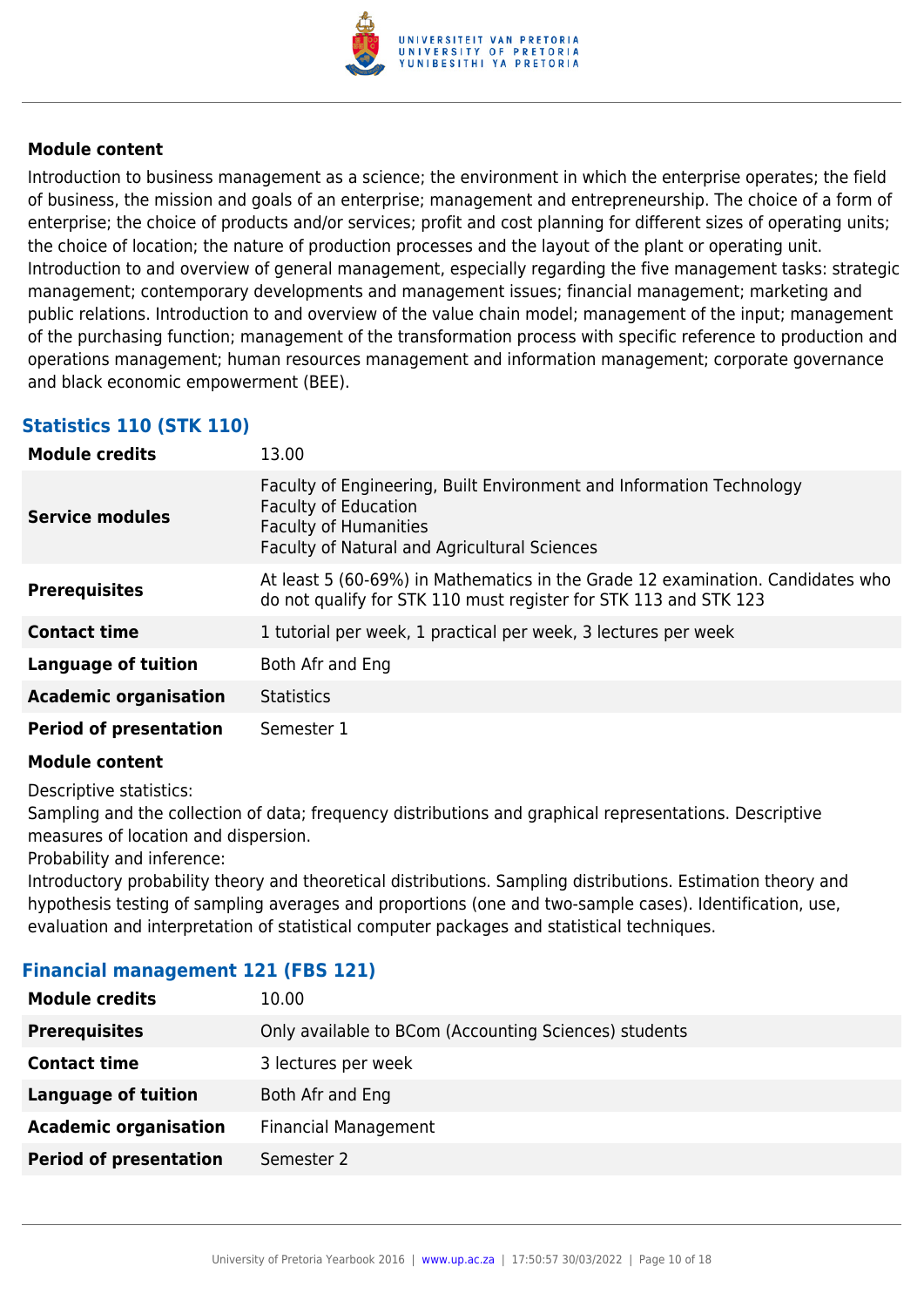

\*Only available to BCom (Accounting Sciences) students

Introduction to management accounting, critical reasoning skills and problem solving techniques for management accounting, cost concepts, simple linear regression analysis for the purpose of forecasting future sales volumes and costs, time series analysis for the purpose of forecasting future sales volumes, Indexing for the purposes of inflating and deflating a set of financial data, introduction to financial management, the functioning of the financial markets including interest rate and foreign exchange mechanisms, mathematics for business including time value of money calculations, and the critical reasoning skills and problem solving techniques in a financial management context. Where appropriate spread sheet applications (Excel) will be addressed as part of the respective topics being covered.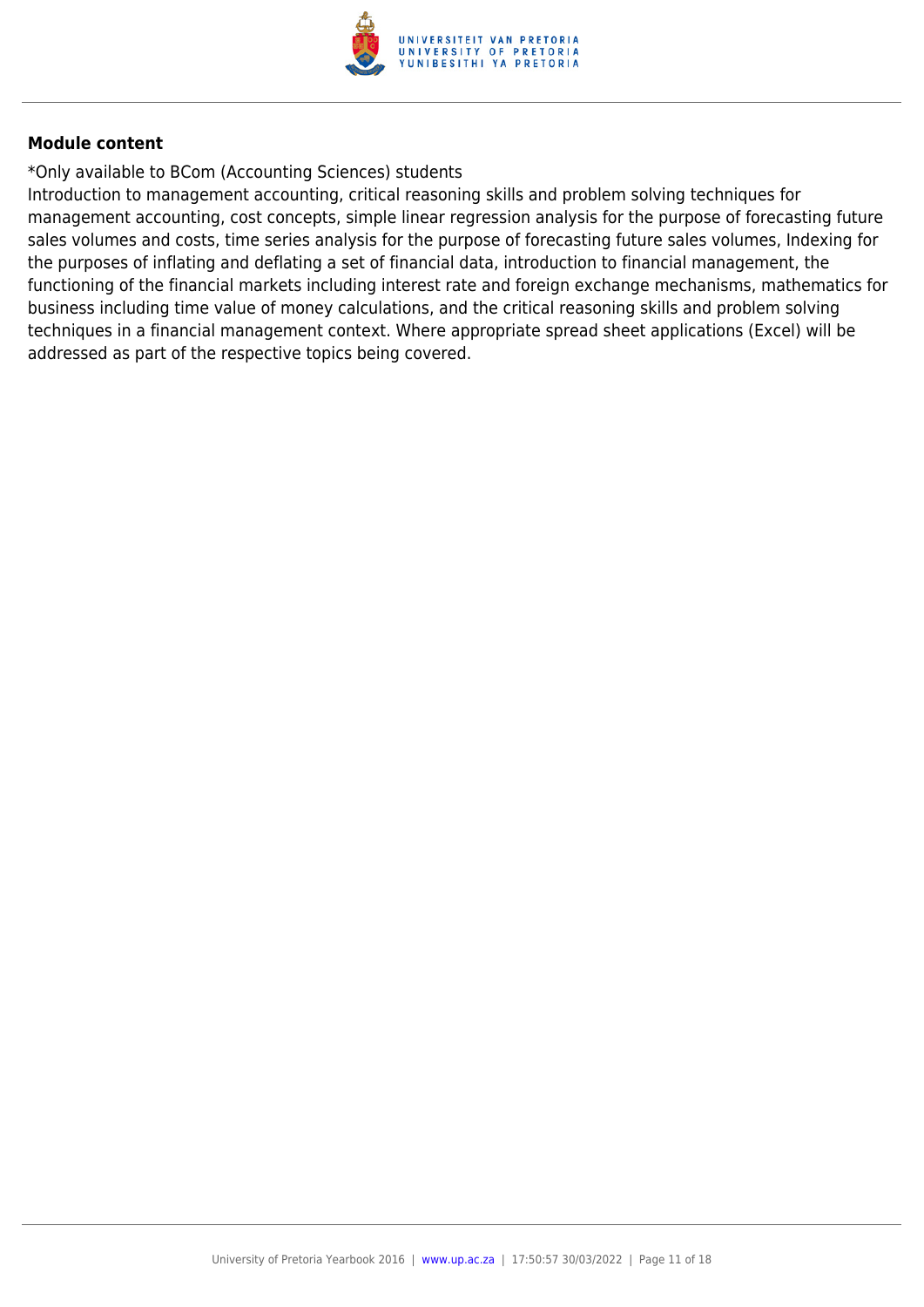

# Curriculum: Year 2

**Minimum credits: 166**

# **Fundamental modules**

### **Professional ethics 211 (BPE 211)**

| <b>Module credits</b>         | 6.00                                                                                                                       |
|-------------------------------|----------------------------------------------------------------------------------------------------------------------------|
| <b>Service modules</b>        | Faculty of Engineering, Built Environment and Information Technology<br><b>Faculty of Economic and Management Sciences</b> |
| <b>Prerequisites</b>          | No prerequisites.                                                                                                          |
| <b>Contact time</b>           | 1 lecture per week                                                                                                         |
| <b>Language of tuition</b>    | Both Afr and Eng                                                                                                           |
| <b>Academic organisation</b>  | Philosophy                                                                                                                 |
| <b>Period of presentation</b> | Semester 1                                                                                                                 |

#### **Module content**

In the first quarter of this module students are equipped with an understanding of the moral issues influencing human agency in economic and political contexts. In particular philosophy equips students with analytical reasoning skills necessary to understand and solve complex moral problems related to economic and political decision making. We demonstrate to students how the biggest questions concerning the socio-economic aspects of our lives can be broken down and illuminated through reasoned debate. Examples of themes which may be covered in the module include justice and the common good, a moral consideration of the nature and role of economic markets on society, issues concerning justice and equality, and dilemmas of loyalty. The works of philosophers covered may for instance include that of Aristotle, Locke, Bentham, Mill, Kant, Rawls, Friedman, Nozick, Bernstein, Dworkin, Sandel, Walzer, and MacIntyre. In the second quarter of the module the focus is on professionalism, careers and ethics. Codes of ethics in business and professions, professional codes, as well as ethical issues in the accountancy profession are discussed.

# **Core modules**

#### **Taxation 200 (BEL 200)**

| <b>Module credits</b>         | 32.00                                                                                                                                                                                                                   |
|-------------------------------|-------------------------------------------------------------------------------------------------------------------------------------------------------------------------------------------------------------------------|
| <b>Service modules</b>        | Faculty of Engineering, Built Environment and Information Technology                                                                                                                                                    |
| <b>Prerequisites</b>          | FRK 111 and FRK 121 or FRK 100 or FRK 101. Only available to BCom (Option<br>Taxation, Accounting Sciences, Financial Management Sciences, Financial<br>Sciences, Informatics, Investment Management and Law) students. |
| <b>Contact time</b>           | 1 practical per week, 3 lectures per week                                                                                                                                                                               |
| <b>Language of tuition</b>    | Both Afr and Eng                                                                                                                                                                                                        |
| <b>Academic organisation</b>  | <b>Taxation</b>                                                                                                                                                                                                         |
| <b>Period of presentation</b> | Year                                                                                                                                                                                                                    |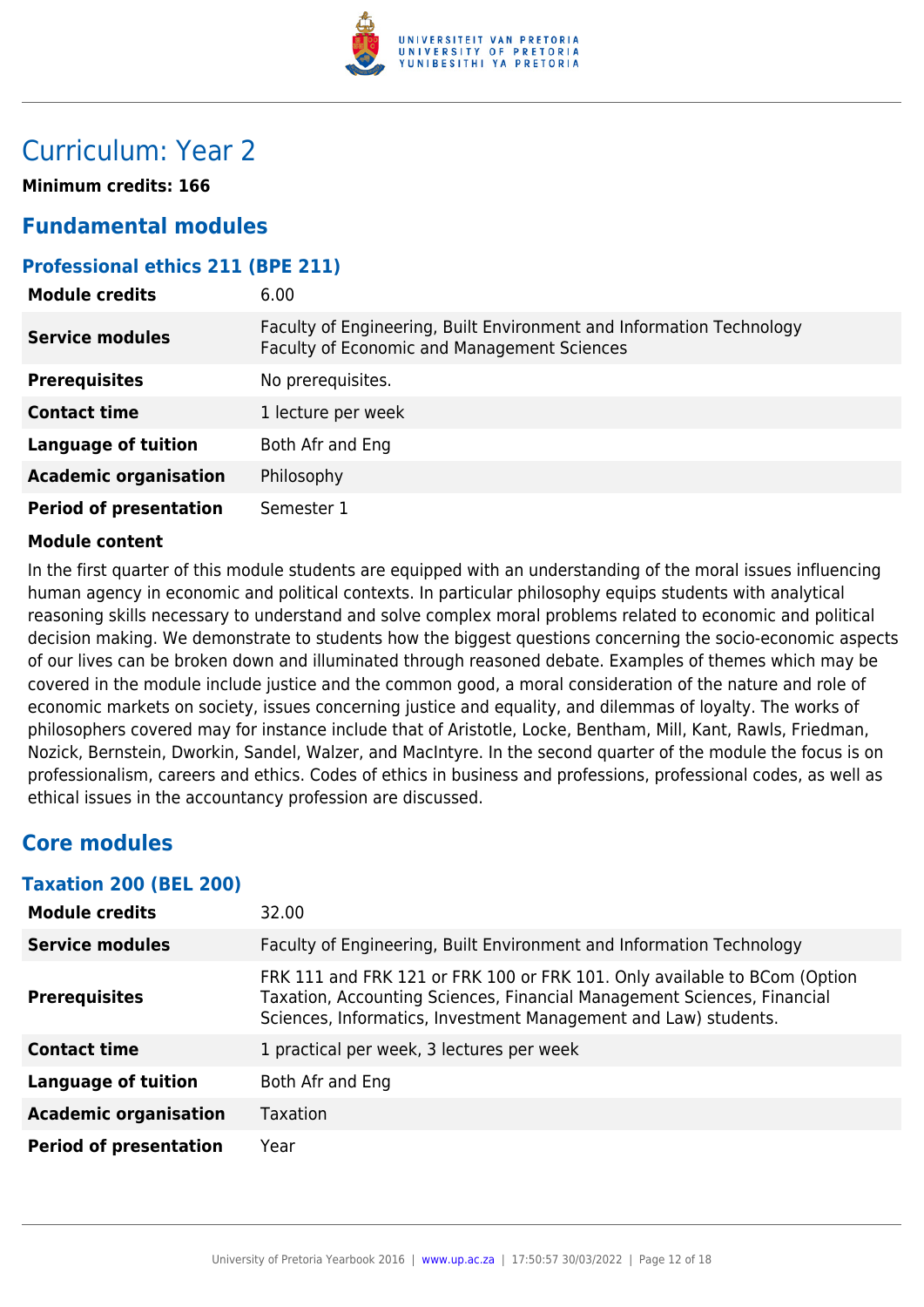

Introduction to income tax in respect of companies and individuals

In this module an introduction to the administration of deceased and insolvent estates is provided. Specific emphasis is placed on the preparation of the executor's account for deceased estates as well as the trustee's account for insolvent estates. The calculation of estate duty is also dealt with in detail. Introduction to taxation, objection and appeal, gross income, source of income, gross income (special inclusions), exempt income, general deduction formula, assessed losses, special deductions for companies, special deductions for individuals, capital allowances.

#### **Financial management 200 (FBS 200)**

| <b>Module credits</b>         | 32.00                             |
|-------------------------------|-----------------------------------|
| <b>Prerequisites</b>          | FRK 100 or FRK 101 and FBS 121 GS |
| <b>Contact time</b>           | 3 lectures per week               |
| <b>Language of tuition</b>    | Both Afr and Eng                  |
| <b>Academic organisation</b>  | <b>Financial Management</b>       |
| <b>Period of presentation</b> | Year                              |

#### **Module content**

#### \*Only for BCom (Accounting Sciences) students

The purpose and functioning of management accounting, cost classification. The determination of product costs including raw material costs, labour costs, overheads and the allocation thereof according to traditional and activity-based costing methods, inventory management, the accumulation of costs according to job and process costing systems, the treatment of joint and by-products and the determination of costs according to a direct and absorption costing approach. Decisionmaking with reference to cost-volume-profit ratios, relevant costs, risk and uncertainty, decision trees, linear programming and capital investment budgets. Planning and control through the application of quantitative techniques, budgets and standard costing.

### **Financial accounting 201 (FRK 201)**

| <b>Module credits</b>         | 32.00                                                                     |
|-------------------------------|---------------------------------------------------------------------------|
| <b>Prerequisites</b>          | FRK 100 or FRK 101; Only available to BCom (Accounting Sciences) students |
| <b>Contact time</b>           | 4 lectures per week                                                       |
| <b>Language of tuition</b>    | Both Afr and Eng                                                          |
| <b>Academic organisation</b>  | Accounting                                                                |
| <b>Period of presentation</b> | Year                                                                      |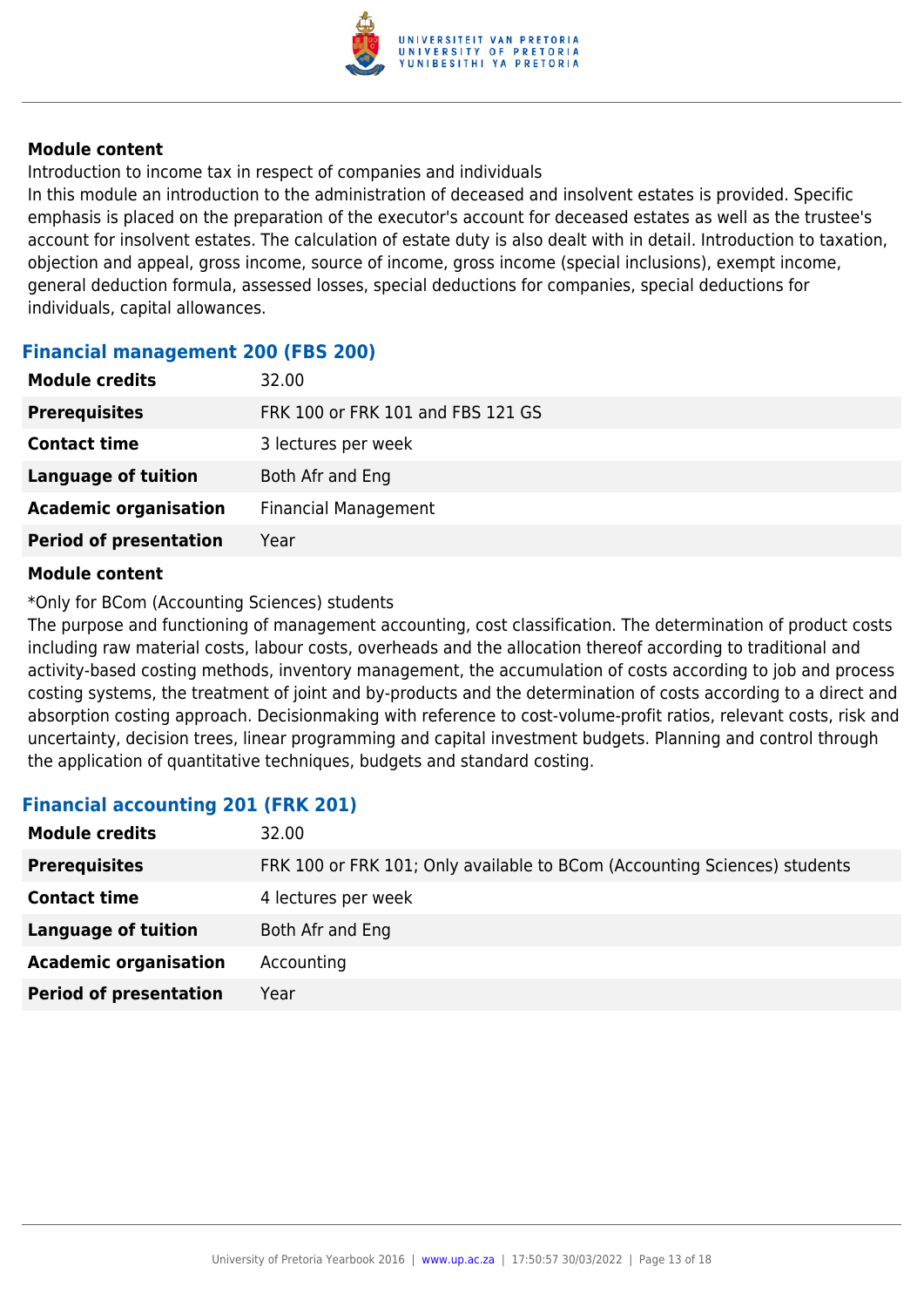

\*Only for BCom (Accounting Sciences) students

(This is a core module for BCom (Accounting Sciences) that forms part of the CA Programme. Modules are compiled and presented taking cognisance of the requirements of the SAICA syllabus.)

Preparation and presentation of company annual financial statements in compliance with the requirements of the Companies Act and Statements of Generally Accepted Accounting Practice relating to the following: the presentation of financial statements; revenue; inventory; property, plant and equipment; investment properties; impairment (of individual assets); provisions; leases; events after the balance sheet date; earnings per share; accounting policies, changes in accounting estimates and errors; certain aspects of financial instruments. Introduction to consolidations, including basic consolidation techniques for both wholly-owned and partly-owned subsidiaries. Certain aspects of the Companies Act, including directors' emoluments and Schedule 4. A technical ability to apply the aforementioned knowledge to complex problems is essential.

## **Commercial law 200 (KRG 200)**

| <b>Module credits</b>         | 24.00                                                                                                               |
|-------------------------------|---------------------------------------------------------------------------------------------------------------------|
| <b>Service modules</b>        | Faculty of Engineering, Built Environment and Information Technology<br>Faculty of Economic and Management Sciences |
| <b>Prerequisites</b>          | <b>KRG 120</b>                                                                                                      |
| <b>Contact time</b>           | 3 lectures per week                                                                                                 |
| <b>Language of tuition</b>    | Both Afr and Eng                                                                                                    |
| <b>Academic organisation</b>  | Mercantile Law                                                                                                      |
| <b>Period of presentation</b> | Year                                                                                                                |

#### **Module content**

Company law, law concerning close corporations, law of partnerships, labour law, law of arbitration and transport, law of insurance, law concerning negotiable documents, law of insolvency, law of succession and trusts.

### **Auditing 200 (ODT 200)**

| <b>Module credits</b>         | 32.00               |
|-------------------------------|---------------------|
| <b>Prerequisites</b>          | FRK 100 or FRK 101  |
| <b>Contact time</b>           | 3 lectures per week |
| <b>Language of tuition</b>    | Both Afr and Eng    |
| <b>Academic organisation</b>  | Auditing            |
| <b>Period of presentation</b> | Year                |

#### **Module content**

History of auditing: the concept ''profession''. The theory, including the postulates in auditing. Most important concepts, selected sections of the Companies Act which are prescribed by the Public Accountants' and Auditors' Board (PAAB) and the South African Institute of Chartered Accountants (SAICA). Publications of the SAICA and the PAAB. Principles of auditing, the audit process. Internal control and system design and evaluation.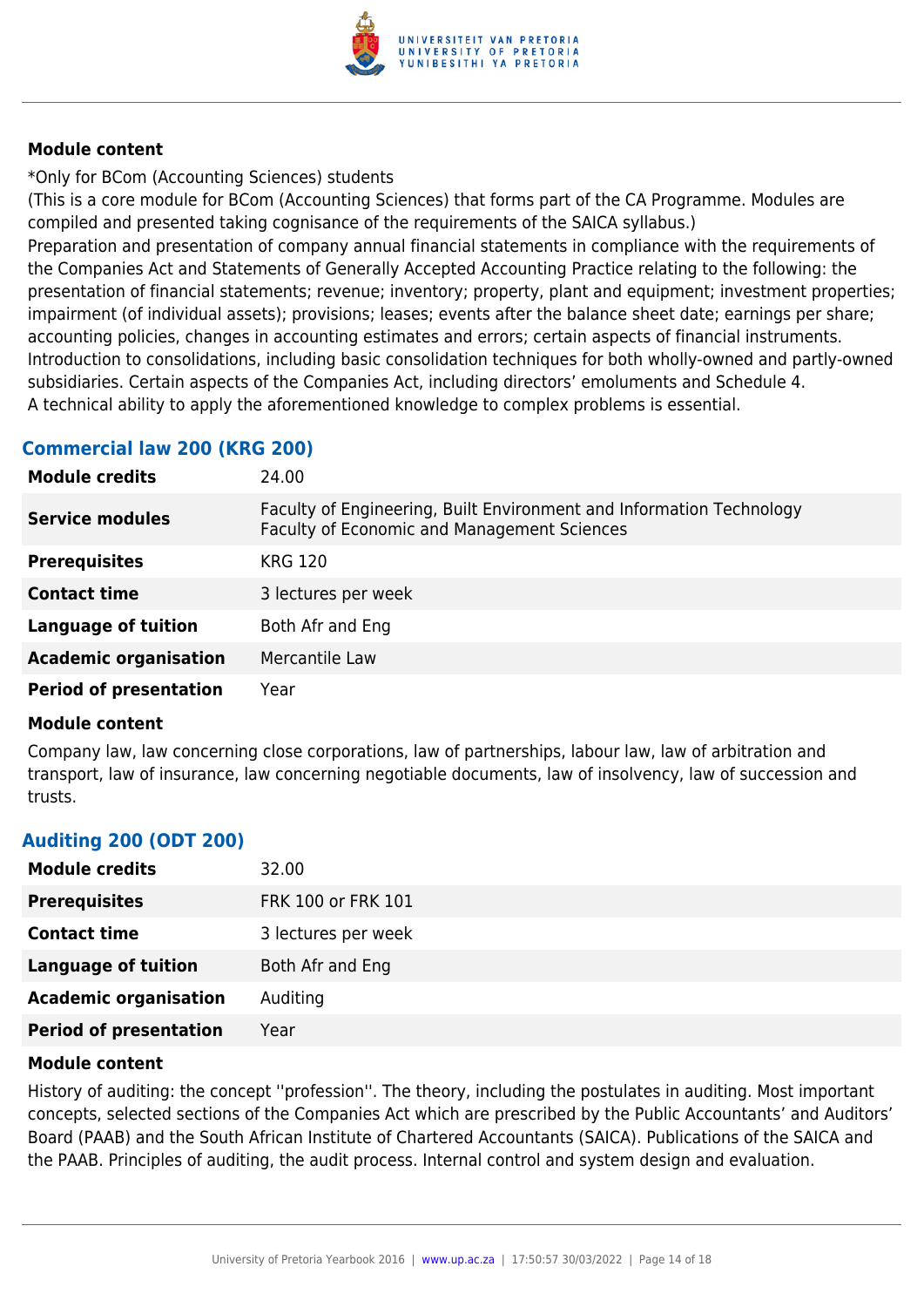

# **Informatics 281 (INF 281)**

| <b>Module credits</b>         | 3.00                                                                                                                                                       |
|-------------------------------|------------------------------------------------------------------------------------------------------------------------------------------------------------|
| <b>Service modules</b>        | Faculty of Engineering, Built Environment and Information Technology<br><b>Faculty of Education</b><br><b>Faculty of Natural and Agricultural Sciences</b> |
| <b>Prerequisites</b>          | FRK 111, FRK 121 or FRK 100 or FRK 101                                                                                                                     |
| <b>Contact time</b>           | 2 practicals per week                                                                                                                                      |
| <b>Language of tuition</b>    | English                                                                                                                                                    |
| <b>Academic organisation</b>  | <b>Informatics</b>                                                                                                                                         |
| <b>Period of presentation</b> | Semester 1 or Semester 2                                                                                                                                   |
| <b>Module content</b>         |                                                                                                                                                            |

Computer processing of accounting information.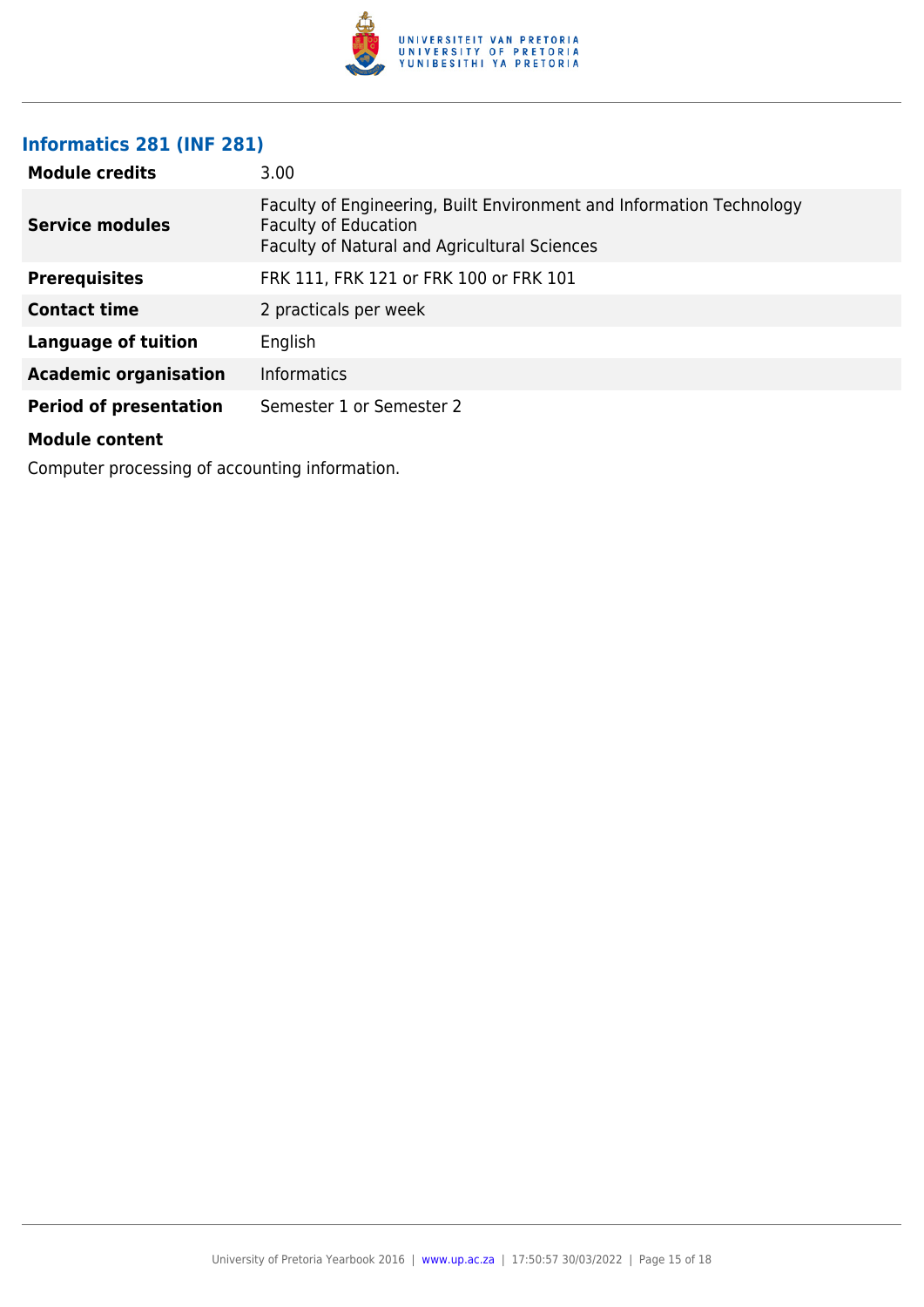

# Curriculum: Final year

**Minimum credits: 160**

# **Core modules**

## **Taxation 300 (BEL 300)**

| <b>Module credits</b>         | 40.00                                                                |
|-------------------------------|----------------------------------------------------------------------|
| <b>Service modules</b>        | Faculty of Engineering, Built Environment and Information Technology |
| <b>Prerequisites</b>          | BEL 200 and FRK 221 GS or FRK 201 GS                                 |
| <b>Contact time</b>           | 4 lectures per week, 1 discussion class per week                     |
| <b>Language of tuition</b>    | Both Afr and Eng                                                     |
| <b>Academic organisation</b>  | Taxation                                                             |
| <b>Period of presentation</b> | Year                                                                 |

#### **Module content**

The purpose of the module is to enable the learner to calculate the value-added tax liability and to journalise transactions; calculate the normal tax liability (including the determination of taxable capital gains and assessed capital losses) of individuals, companies, estates and trusts, discuss tax principles; and calculate provisional and employees' tax and to object against an assessment.

### **Financial management 300 (FBS 300)**

| <b>Module credits</b>         | 40.00                                                             |
|-------------------------------|-------------------------------------------------------------------|
| <b>Prerequisites</b>          | FBS 200 and only available to BCom (Accounting Sciences) students |
| <b>Contact time</b>           | 4 lectures per week                                               |
| <b>Language of tuition</b>    | Both Afr and Eng                                                  |
| <b>Academic organisation</b>  | <b>Financial Management</b>                                       |
| <b>Period of presentation</b> | Year                                                              |

#### **Module content**

\*Only available to BCom (Accounting Sciences) students

The purpose and functioning of management accounting, cost classification. The determination of product costs including raw material costs, labour costs, overheads and its allocation according to traditional and activitybased costing methods, the accumulation of costs according to job and process costing systems, the treatment of joint and by-products and the determination of costs according to a direct and absorption costing approach. Decisionmaking with reference to cost-volume-profit ratios, relevant costs, risk and uncertainty, decision trees, linear programming and capital investment budgets, principles of project management. Planning and control through the application of quantitative techniques, budgets and standard costing. Performance measurement by means of the principles of responsibility accounting and the determination of transfer prices. Financial management by taking cognisance of the purpose of financial management, working capital management, financing decisions, cost of capital, dividend policy, capital structure decisions, share valuation. The student should be capable of applying the underlying theory to advance case studies.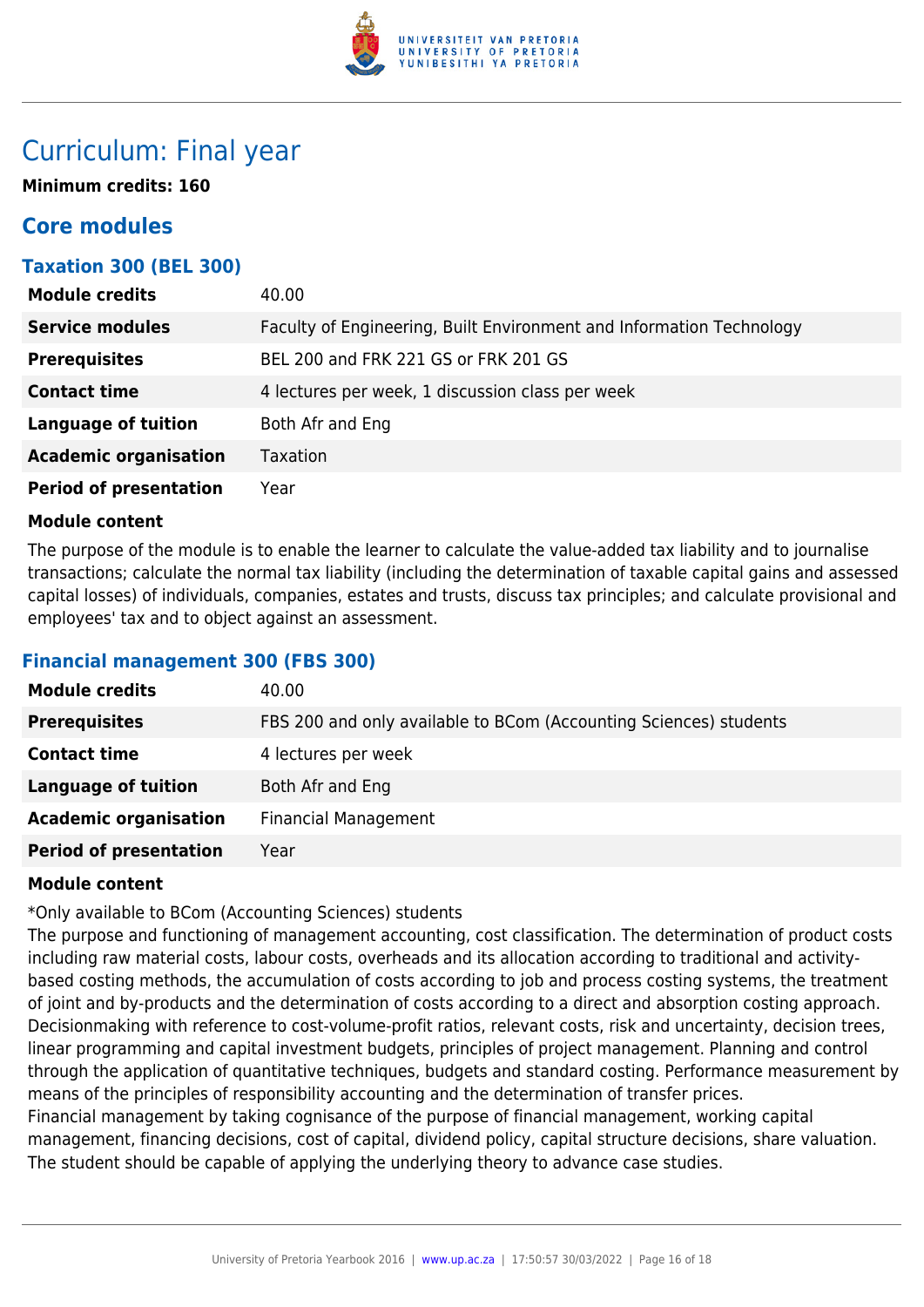

#### **Financial accounting 300 (FRK 300)**

| <b>Prerequisites</b><br><b>FRK 201</b><br><b>Contact time</b><br>5 lectures per week<br><b>Language of tuition</b><br>Both Afr and Eng<br><b>Academic organisation</b><br>Accounting<br>Year | <b>Module credits</b>         | 40.00 |
|----------------------------------------------------------------------------------------------------------------------------------------------------------------------------------------------|-------------------------------|-------|
|                                                                                                                                                                                              |                               |       |
|                                                                                                                                                                                              |                               |       |
|                                                                                                                                                                                              |                               |       |
|                                                                                                                                                                                              |                               |       |
|                                                                                                                                                                                              | <b>Period of presentation</b> |       |

#### **Module content**

\*Only available for BCom (Accounting Sciences) students

(This is a core module for BCom (Accounting Sciences) that forms part of the CA Programme. Modules are compiled and presented taking cognisance of the requirements of the SAICA syllabus.) Revision of work covered in FRK 201 and application of this knowledge to advanced problems. Preparation and presentation of company annual financial statements in compliance with the requirements of Statements of Generally Accepted Accounting Practice relating to the following: income taxes; leases (including sale and leaseback transactions); property, plant and equipment; investment properties; provisions; events after the balance sheet date; earnings per share (including headline earnings); intangible assets; impairment (including introduction to cash generating units); government grants; the effects of changes in foreign exchange rates (including hedge accounting); borrowing costs; employee benefits; non-current assets held for sale and discontinued operations; associates; joint ventures; cash flow statements; further aspects of financial instruments. Complex consolidation issues, including intra-group transactions; dividends; preference shares; revaluations; horizontal, vertical and mixed groups; insolvent subsidiaries; the acquisition of an additional interest. Analysis and interpretation of financial statements, as well as changes in capital structures. A technical ability to apply the aforementioned knowledge to complex problems is essential.

### **Auditing 300 (ODT 300)**

| <b>Module credits</b>         | 40.00               |
|-------------------------------|---------------------|
| <b>Prerequisites</b>          | <b>ODT 200</b>      |
| <b>Contact time</b>           | 4 lectures per week |
| <b>Language of tuition</b>    | Both Afr and Eng    |
| <b>Academic organisation</b>  | Auditing            |
| <b>Period of presentation</b> | Year                |

#### **Module content**

Application of statistical sampling methods in auditing. Sections of the Companies Act and the Closed Corporation Act prescribed by the PAAB and the SAICA. Publications of the SAICA, the PAAB and selected international auditing standards. The audit process. Internal control and system design and evaluation. Test of controls. Auditing and controls in an electronic data-processing environment.

The information published here is subject to change and may be amended after the publication of this information. The [General Regulations \(G Regulations\)](https://www.up.ac.za/yearbooks/2016/rules/view/REG) apply to all faculties of the University of Pretoria. It is expected of students to